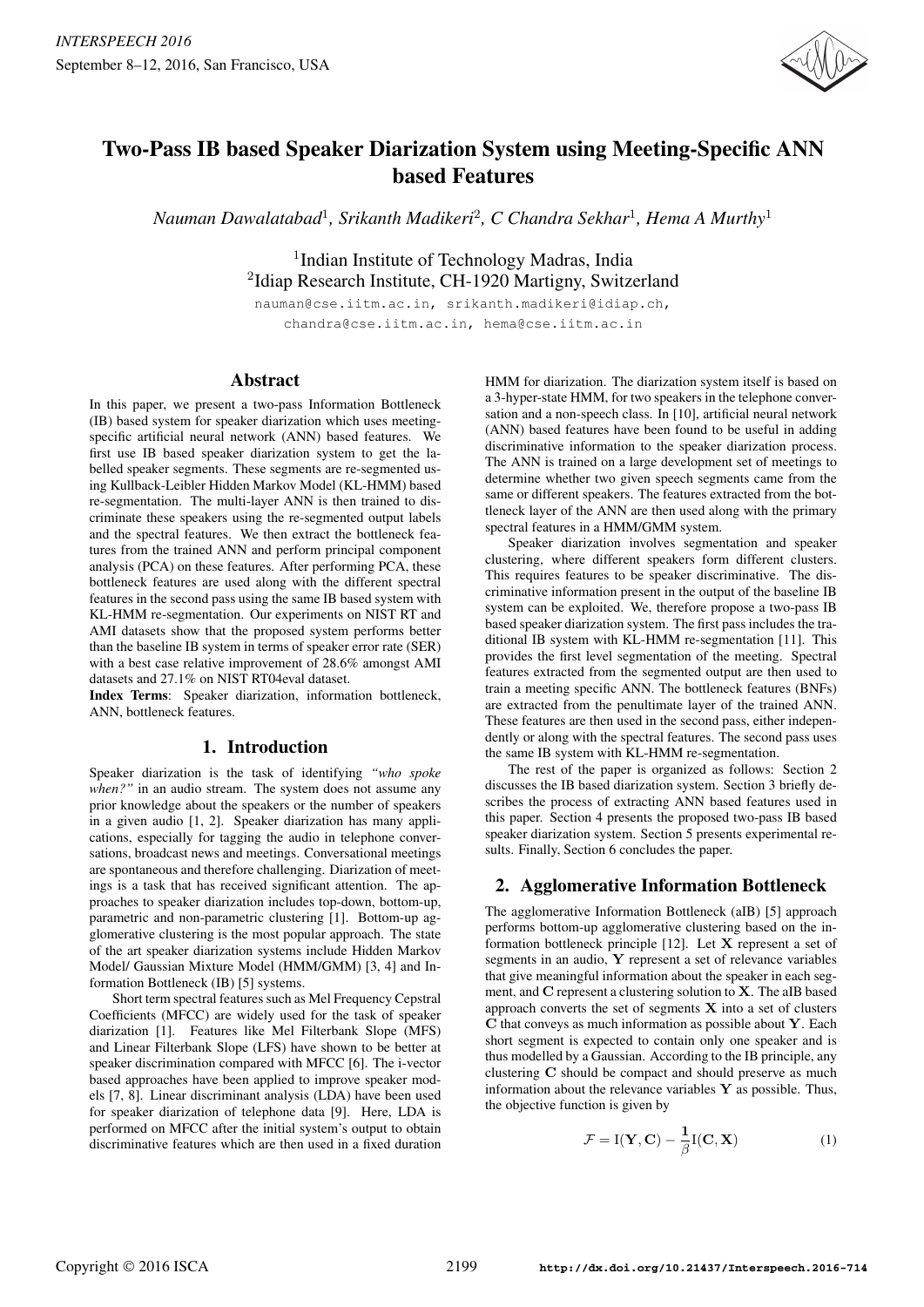where I denotes the mutual information and  $\beta$  is a Lagrange multiplier. The algorithm initializes each input segment  $x_i \in X$ as a separate cluster and then iteratively merges the clusters such that the reduction in  $F$  is minimum. The change in the value of objective function can be represented as

$$
\Delta \mathcal{F}(\mathbf{c_i}, \mathbf{c_j}) = (p(\mathbf{c_i}) + p(\mathbf{c_j})).d_{ij}
$$
 (2)

where the distance  $d_{ij}$  between the clusters  $\mathbf{c_i}$  and  $\mathbf{c_j}$  is given by

$$
d_{ij} = JS[p(\mathbf{y}|\mathbf{c_i}), p(\mathbf{y}|\mathbf{c_j})] - \frac{1}{\beta} JS[p(\mathbf{x}|\mathbf{c_i}), p(\mathbf{x}|\mathbf{c_j})]
$$
(3)

The Jensen-Shannon (JS) divergence for  $JS[p(\mathbf{y}|\mathbf{c_i}), p(\mathbf{y}|\mathbf{c_j})]$ is given by

$$
\pi_i D_{KL}[p(\mathbf{y}|\mathbf{c_i})||q_Y(\mathbf{y})] + \pi_j D_{KL}[p(\mathbf{y}|\mathbf{c_j})||q_Y(\mathbf{y})]
$$
 (4)

where  $D_{KL}$  denotes the Kullback-Leibler divergence,  $q_Y(\mathbf{y})$  $= \pi_i p(\mathbf{y}|\mathbf{c_i}) + \pi_j p(\mathbf{y}|\mathbf{c_j})$  and  $\pi_i = p(\mathbf{c_i})/(p(\mathbf{c_i}) + p(\mathbf{c_j})).$ The second term in (3) can be calculated in a similar manner. A pair of clusters with the minimum  $\Delta \mathcal{F}$  are considered for merging and this is done in an iterative fashion. The new cluster **c<sup>r</sup>** obtained by merging **c<sup>i</sup>** and **c<sup>j</sup>** is characterized by

$$
p(\mathbf{c}_\mathbf{r}) = p(\mathbf{c}_\mathbf{i}) + p(\mathbf{c}_\mathbf{j}) \tag{5}
$$

$$
p(\mathbf{y}|\mathbf{c}_\mathbf{r}) = \frac{p(\mathbf{y}|\mathbf{c}_\mathbf{i})p(\mathbf{c}_\mathbf{i}) + p(\mathbf{y}|\mathbf{c}_\mathbf{j})p(\mathbf{c}_\mathbf{j})}{p(\mathbf{c}_\mathbf{r})}
$$
(6)

A threshold on the normalized mutual information (NMI) given by  $\frac{I(Y, C)}{I(C, X)}$  is used to terminate the iterative method [5]. Once clustering terminates, the output is re-segmented using HMM/GMM or KL-HMM.

The IB approach provides a convenient way to combine different feature streams by fusing their respective posteriors [13]

$$
p(\mathbf{y}|\mathbf{s_t^a}, \mathbf{s_t^b}) = p(\mathbf{y}|\mathbf{s_t^a})P_a + p(\mathbf{y}|\mathbf{s_t^b})P_b \tag{7}
$$

where  $s_t^a$  and  $s_t^b$  are feature vectors at time t from feature streams a and b, respectively. Here,  $P_a$  and  $P_b$  are the weights assigned to the feature streams  $a$  and  $b$  respectively, such that  $P_a + P_b = 1$ . When multiple feature streams are used, the KL-HMM approach has been shown to perform better than the HMM/GMM approach for re-segmentation [11].

# 3. Extraction of ANN based features

ANNs with multiple layers have been used for speech, speaker and language recognition tasks [14, 15, 16]. ANNs can be used for both classification and feature extraction [16]. In this work, we have used ANNs for the purpose of feature extraction.

A multi-layer feed-forward neural network with two hidden layers is used. Neurons in the first hidden layer have a logistic sigmoid activation function while those in the second hidden layer have a linear activation function. The output layer neurons have a softmax activation function. Features are extracted from the second hidden layer. The ANN is trained to discriminate the speakers in the input meeting. Training is done using the output labels of the baseline IB system and the spectral feature stream. Unlike conventional system, features are not concatenated during training, as this would increase the complexity of ANN, thus increasing the parameters, the training time and the amount of data required for training.

The spectral features are input to the trained ANN to get the output of the second hidden layer which are referred as the



Figure 1: *Block diagram of a two-pass IB based speaker diarization system. The first pass is the conventional IB system whose output is used to train an ANN with the speaker labels obtained. The bottleneck features from the ANN are then used in the second pass independently or complementary to the spectral features.*

bottleneck features  $(BNFs)^1$  in this paper. The aim is to emphasize the discriminative information present in the input feature vectors, which is also similar to projecting the input feature vectors into a space where they are better separated than in the input space. As the ANN is trained with the speaker labels, the hidden layer learns the discriminative information. Bottleneck features are also known to capture information that is complementary to the input feature [16]. It is important to note that the ANN is specifically trained for a particular audio meeting, and thus does not require any development dataset for training.

#### 4. Two-pass IB diarization system

In this section, the proposed two-pass IB diarization system is described. The architecture of the system is given first. This is followed by a description of the different types of bottleneck features used.

## 4.1. Proposed system

The block diagram of the proposed two-pass IB based system is shown in Figure 1. The two-pass system refines the output of the diarization system to train an ANN and subsequently obtain additional discriminative information that is otherwise unavailable. The proposed algorithm consists of 3 steps:

1. *First pass*: The aim of the first pass is to obtain an initial set of labels to train the ANN. In this stage, speech and non-speech (spnsp) boundary details and the spectral features are given as input to the baseline IB system. The IB system initializes short segments of speech as individual clusters. The initial clusters are merged according to the IB criterion until the NMI threshold is satisfied. After clustering the initial segments, KL-HMM

<sup>&</sup>lt;sup>1</sup>The term "bottleneck features" used in this paper denotes the output of the hidden layer of ANN and should not be confused with the feature compression, as in the case of auto-encoders.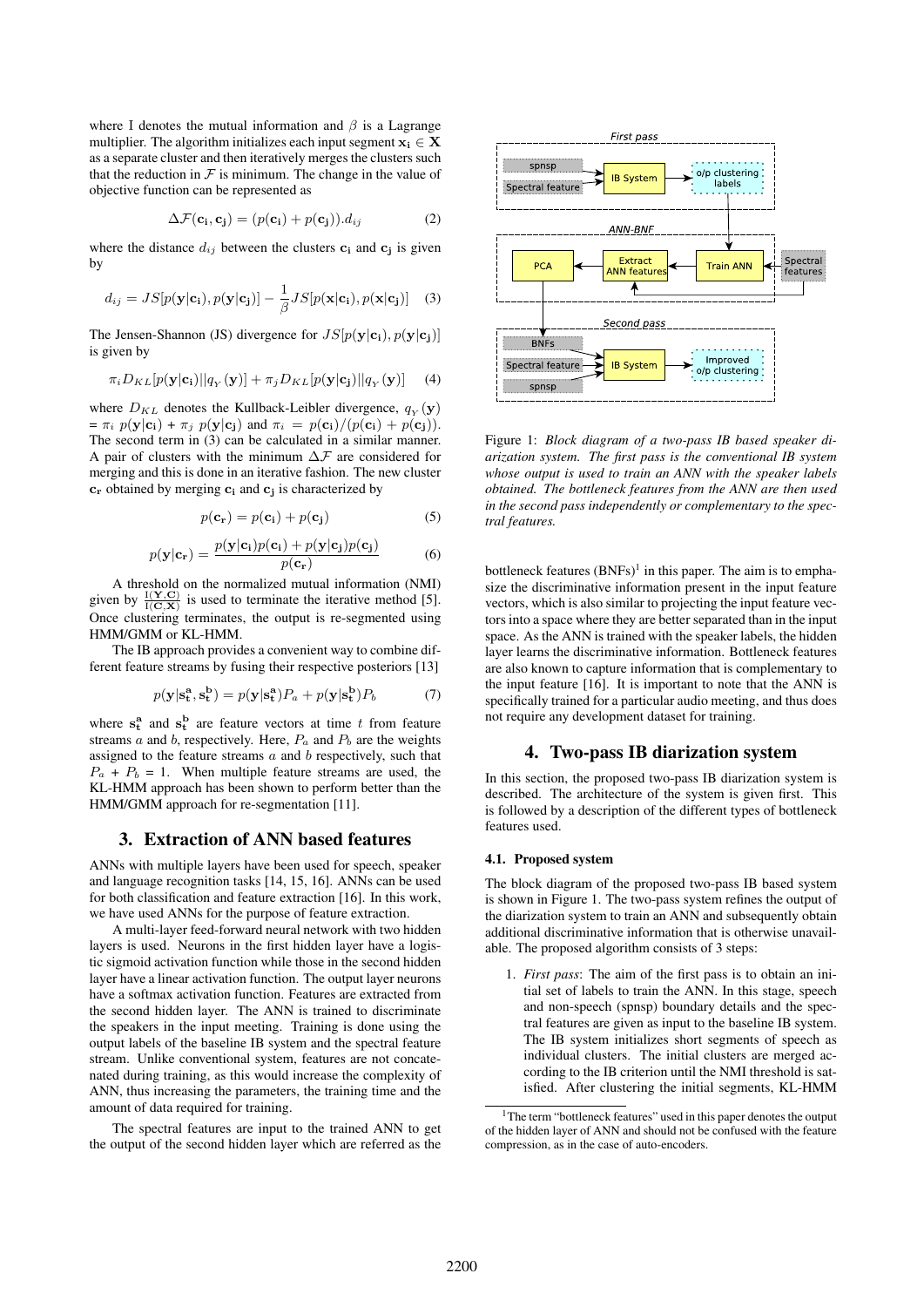Table 1: List of AMI meeting datasets.

| $AMI-1$ | ES2008c, ES2013a, ES2013c, ES2014d, ES2015a,<br>IS1001c, IS1007a, IS1008c, IS1008d, IS1009c |
|---------|---------------------------------------------------------------------------------------------|
| $AMI-2$ | ES2010b, ES2013b, ES2014c, ES2015b, ES2015c,<br>IS1004b, IS1006c, IS1007c, IS1008a, IS1009d |

re-segmentation is applied to realign the boundaries. The IB system diarizes the audio and outputs labelled speaker segments.

- 2. *ANN training and BNF extraction*: The output labels from the *first pass* along with the spectral feature stream of the segmented output are used to train a meetingspecific ANN. Bottleneck features corresponding to the feature stream used for training are extracted. Speaker clusters which contribute less than 3 seconds are discarded while training, as these are possibly spurious clusters. PCA is then applied on the bottleneck features to ensure that the features are whitened. This is required as the IB system models the speech segments as Gaussians. All the principal components are retained.
- 3. *Second pass*: The projected bottleneck features are used either independently or along with the spectral features using the same IB system with KL-HMM resegmentation. When multiple features are used, the different feature streams are combined at the posterior level as given in (7). The output segments from the second pass is the final diarization output.

#### 4.2. Discriminative bottleneck features

In this sub-section we describe different types of bottleneck features used in this paper. After obtaining the first pass output for an audio meeting, we make use of these labels to train the ANN. The bottleneck features depend on the spectral features used to train the ANN. In this paper, we have experimented with two different spectral features, namely, MFCC and MFS. The bottleneck feature extracted from the ANN trained on MFCC features is denoted by  $BN_{mfcc}$  while that extracted from ANN trained on MFS features is denoted as  $BN_{mfs}$ . These bottleneck features are used in the second pass after applying PCA.

# 5. Experiments and results

Experiments are performed on NIST RT04dev, RT04eval and RT05eval datasets from Linguistic Data Consortium (LDC) [17]. We also used 2 sets of meetings which are sub-sets of the Augmented Multi-Party Interaction (AMI) corpus [18]. Each set contains 5 randomly selected meetings each from the IDIAP (IS) and the Edinburgh (ES) groups. The list of meetings in each of the AMI sub-sets are shown in Table 1. RT04dev was used as development dataset to tune parameters of all models while the rest were used for testing. All the results reported in this paper are on the best performing parameters tuned on the development dataset. Multiple distant microphone (MDM) data was used for each meeting after beamforming using *BeamformIt* [19].

#### 5.1. Systems and parameters

The aim of our experiments is to check whether the extracted bottleneck features helps in improving the performance in the second pass. We used the IB diarization toolkit [20] in all our experiments. Matlab's Neural Network toolbox was used to train the ANN and extract bottleneck features. The HTK toolkit [21] was used to extract MFCC and mel-filter bank energies. These features were extracted from the beamformed audio at a frame rate of 10ms with an analysis window size of 25ms. MFS was calculated from mel-filter bank energies [6]. After DCT, 19 coefficients were retained for both MFCC and MFS. Based on the performance on the development set, the values of  $\beta$  and NMI threshold were set to 10 and 0.3, respectively. Maximum segment duration for IB system was limited to 2.5 seconds. The hidden layers of the ANN (h1-h2) were configured to 30-19, where h1 and h2 represent the number of neurons in the respective hidden layers. Speech and non-speech (spnsp) details were obtained from the ground-truth. The speaker diarization performance is reported in terms of the speaker error rate (SER). Real time factor (RTF), which is defined as the ratio of the run-time to the length of an input audio, is used to evaluate the run-times of the systems presented.

### 5.2. Results

The results of the evaluation for different datasets are reported in Table 2. The SER after the second pass is compared with the baseline IB system. Based on the input features, three baseline systems (I, II and III) are used for comparison. The input spectral features to the baseline IB systems I, II and III are MFCC, MFS and MFCC+MFS, respectively. Similarly, depending on the input feature combinations used in the second pass of the proposed system, three different systems (A, B and C) are used for comparison. The first pass for A, B and C are the baseline IB systems I, II and III, respectively. For example, in the case of the MFCC+ $BN_{mfs}$  under system B, the  $BN_{mfs}$  features were extracted by training the ANN with the output labels of system II, which is then used in the second pass along with the MFCC features. The weights used for feature fusion are indicated in parentheses. The performance (SER) of the systems A, B and C is compared with the baseline IB systems I, II and III, respectively. For each dataset, the SER of the proposed system with the best case relative improvement (R.I) is indicated using a bold font.

It can be inferred from Table 2 that the proposed system performs better than the baseline IB system in most cases. On the development set when MFCC+ $BN_{mfcc}$  was used in the second pass, a relative improvement (R.I) of 15.9% was observed compared to the baseline system I. Inclusion of MFS with  $BN_{mfcc}$  has shown R.I of 16.6%. This was expected as MFS features are better at speaker discrimination than MFCC [6]. The R.I of 28.6% for system A is observed for the AMI-1 set when  $MFS + BN_{mfcc}$  were used in the second pass. On the other hand for AMI-2, a best case R.I of 16.3% compared to system III is observed when only  $BN_{mfs}$  was used in the second pass. A best case R.I of 21.9% compared to system I was observed for RT05eval when MFCC+ $BN_{m\,fcc}$  were used in the second pass. For RT04eval, R.I of 27.1% was observed when MFCC+MFS+ $BN_{m\,fcc}$  were used. In general, even the standalone bottleneck features were observed to improve the performance of the baseline IB system. In combination with the spectral features, the diarization performance improved further. This confirms the conjecture that the bottleneck features included in the second pass are indeed discriminative.

Figure 2 shows the performance of the proposed system for different values of feature fusing weights on the development dataset. Figures 2(a) and 2(b) shows the performance after the second pass, with first pass being the baseline systems I and II,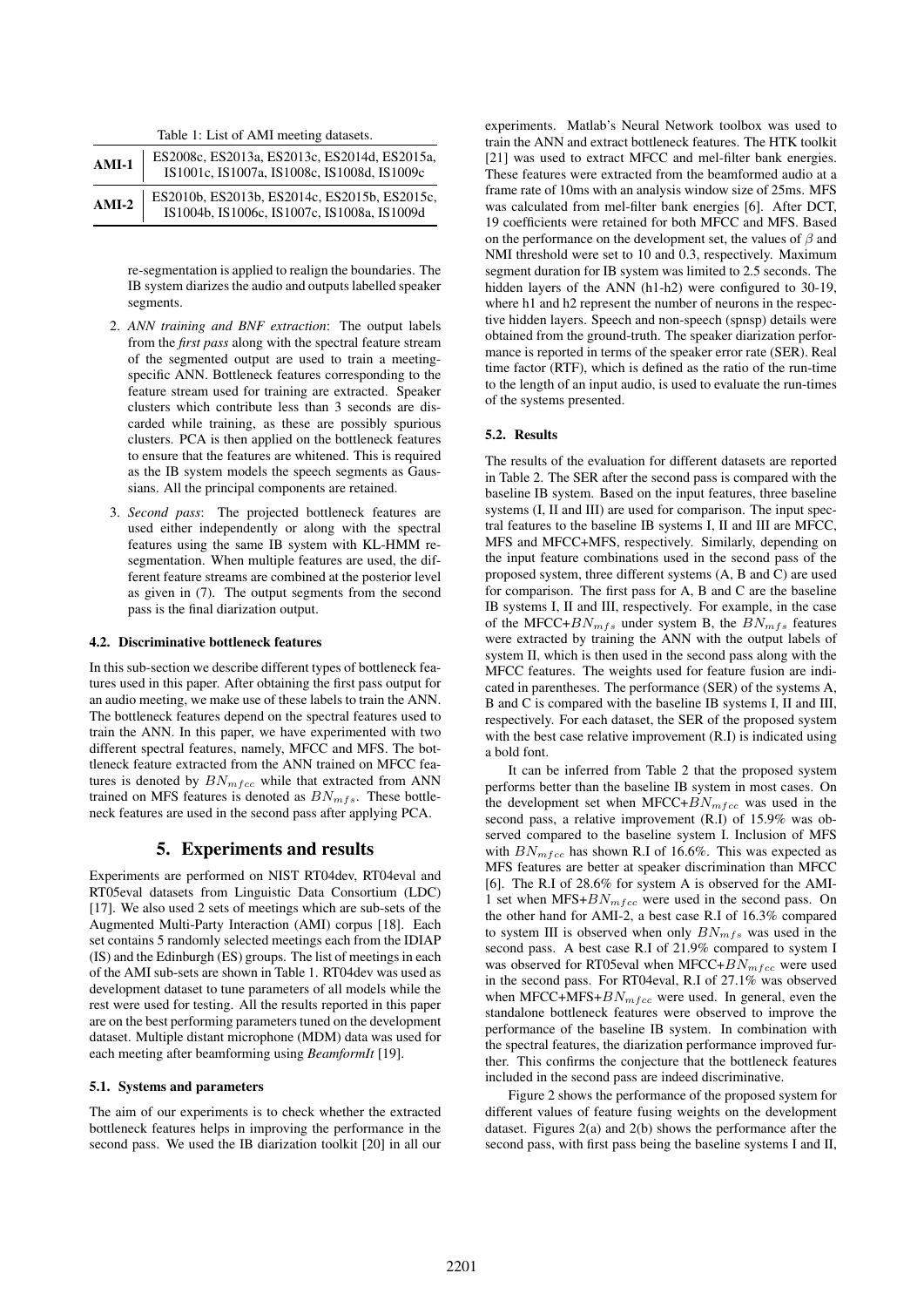Table 2: Results of experiments are reported in Speaker Error Rate (SER). Performance of systems A, B and C are compared with the baseline systems I, II and III, respectively. For each dataset, the SERs with the best case relative improvements are indicated with bold font. The feature fusing weights are mentioned in parentheses.

|                          | System/Dataset                        | Dev. set | Test set |          |         |         |  |  |  |
|--------------------------|---------------------------------------|----------|----------|----------|---------|---------|--|--|--|
|                          |                                       | RT04dev  | RT04eval | RT05eval | $AMI-1$ | $AMI-2$ |  |  |  |
| Baseline IB system       |                                       |          |          |          |         |         |  |  |  |
| Τ                        | <b>MFCC</b>                           | 14.5     | 13.8     | 19.2     | 22      | 23.4    |  |  |  |
| П                        | <b>MFS</b>                            | 14.5     | 13.5     | 16.4     | 16.9    | 21.3    |  |  |  |
| Ш                        | $MFCC+MFS (0.7, 0.3)$                 | 13.3     | 15.5     | 17.9     | 19.2    | 24.6    |  |  |  |
| Proposed two-pass system |                                       |          |          |          |         |         |  |  |  |
| A                        | $BN_{mfcc}$                           | 13.1     | 14.3     | 15.7     | 19.2    | 21.6    |  |  |  |
|                          | $MFCC+BN_{m\,fcc}(0.2, 0.8)$          | 12.2     | 12       | 15       | 19.1    | 21.4    |  |  |  |
|                          | $MFS+BN_{mfcc}(0.7, 0.3)$             | 12.1     | 13.3     | 17       | 15.7    | 21.8    |  |  |  |
| B                        | $BN_{mfs}$                            | 14       | 13       | 14.1     | 13.7    | 20.5    |  |  |  |
|                          | $MFS+BN_{mfs}(0.3, 0.7)$              | 12.9     | 10.9     | 14.4     | 13.6    | 21.3    |  |  |  |
|                          | $MFCC+BN_{mfs}(0.3, 0.7)$             | 12.9     | 11.1     | 14.5     | 13.7    | 21      |  |  |  |
| C                        | $BN_{mfcc}$                           | 16.4     | 12.7     | 18.5     | 16.5    | 22.2    |  |  |  |
|                          | $BN_{mfs}$                            | 13.9     | 12.9     | 15.7     | 16.4    | 20.6    |  |  |  |
|                          | MFCC+MFS+ $BN_{mfcc}$ (0.2, 0.3, 0.5) | 12.9     | 11.3     | 16.5     | 16.8    | 22.3    |  |  |  |
|                          | MFCC+MFS+ $BN_{mfs}$ (0.2, 0.4, 0.4)  | 12.3     | 13.8     | 16.1     | 15.4    | 21.7    |  |  |  |



Figure 2: *SER comparison with baseline for different systems on development set.* With  $P_a = I - P_b$ *, where, a and b are 2 different feature streams used in second pass of the proposed system.*

respectively. For most of the fusion weight combinations, the proposed system shows improved performance. On the development set, the observed average error in estimating accurately the number of speakers by the baseline system is 2.0 while that for the proposed system is 1.13.

The advantage of keeping the size of ANN small is that, it avoids over-fitting to the training data. The training time is also small, which enables the use of meeting specific ANNs. The performance of the proposed system is evaluated on a machine with 4 cores. The maximum number of ANN training epochs were set to 1000. The RTF on the development data for the baseline IB system is 0.02 while the RTF is 0.17 for the proposed system.

To check the effectiveness of the discriminative nature of the bottleneck features, we conducted an experiment where instead of using output labels from the baseline (first pass), the labels were taken from the ground-truth for training the ANN. ANNs were trained using MFCC and MFS features and corresponding bottleneck features were extracted. In the second pass, bottleneck features  $(BN_{mfcc} / BN_{mfs})$  alone were used

Table 3: Lower bounds on SER when only the bottleneck features are used in the second pass of the proposed system.

| Sys./Dataset | NIST RT |        |        | AMI |                  |
|--------------|---------|--------|--------|-----|------------------|
|              | 04dev   | 04eval | 05eval | AMH | AMI <sub>2</sub> |
| $BN_{mfcc}$  | 10.2    | 9.2    | 9.6    | 8.3 | 11               |
| $BN_{mfs}$   | 10.5    | 9.1    | 7.4    | 87  | 12.9             |

for diarization using IB system. The SER obtained in this experiment is shown in Table 3. As labels were considered from the ground-truth, this also provides a lower bound on SER when bottleneck features alone are used for diarization using the IB system with this framework.

### 6. Conclusion and Future work

A two-pass IB based speaker diarization system is proposed. The system is tested on NIST RT and AMI datasets. Inclusion of discriminative information in the second pass in the form of bottleneck features improves the performance of the baseline IB system. With a trade-off in terms of increased running time, the proposed system performs significantly better than the baseline system. The best case relative improvements of 27.1% (RT04eval) amongst NIST RT datasets and 28.6% (AMI-1) amongst AMI datasets supports our hypothesis.

In future, we plan to explore the framework by continuously looping through both the passes. This may be helpful in further refining the speaker boundaries. We also plan to investigate the output of the baseline, so as to provide more precise labelling information for training the ANN.

## 7. Acknowledgement

This work was supported by the Defence Research and Development Organisation (DRDO), India under the project CSE1314142DRDOHEMA.